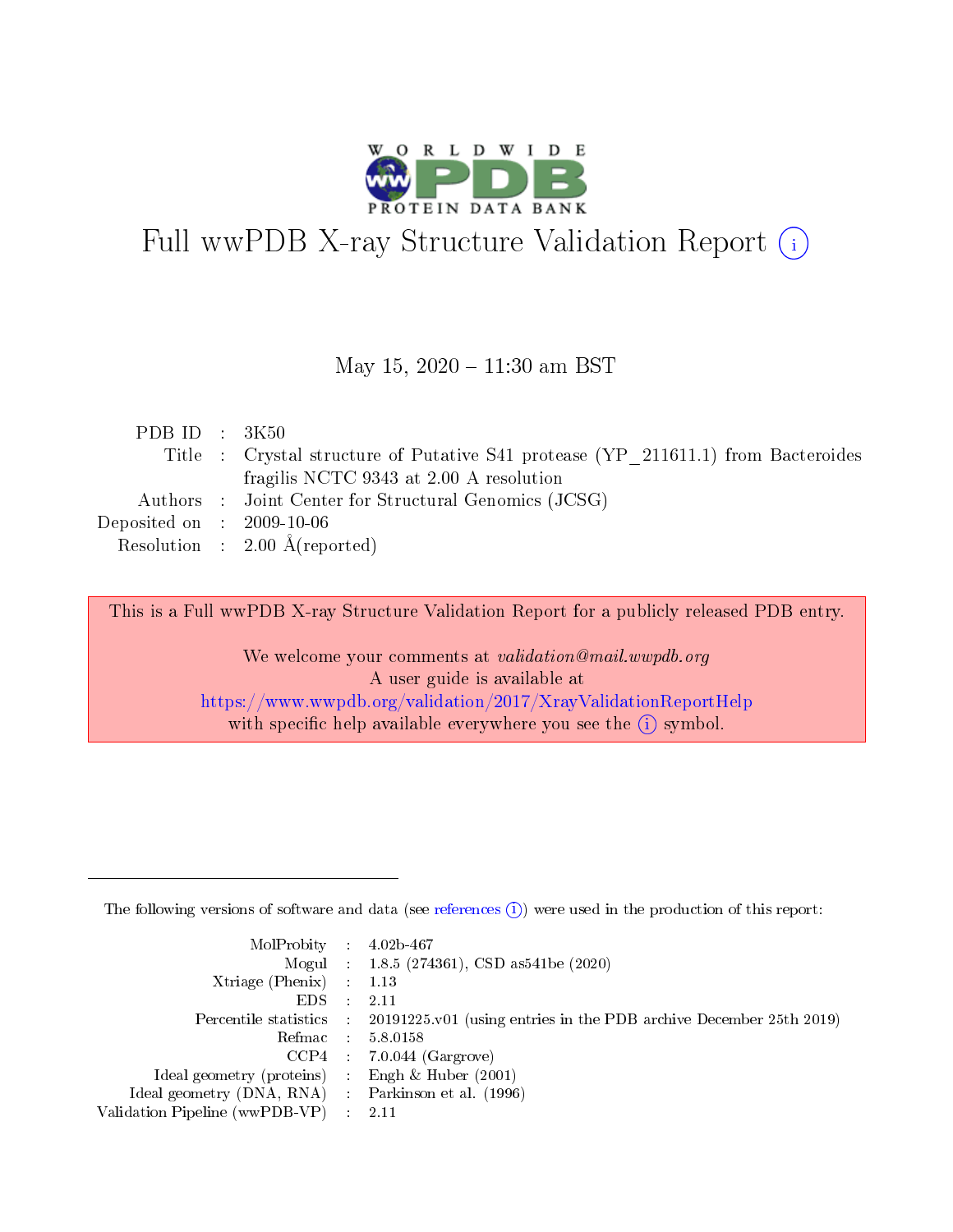# 1 [O](https://www.wwpdb.org/validation/2017/XrayValidationReportHelp#overall_quality)verall quality at a glance  $(i)$

The following experimental techniques were used to determine the structure: X-RAY DIFFRACTION

The reported resolution of this entry is 2.00 Å.

Percentile scores (ranging between 0-100) for global validation metrics of the entry are shown in the following graphic. The table shows the number of entries on which the scores are based.



| Metric                | Whole archive<br>$(\#\text{Entries})$ | Similar resolution<br>$(\#\text{Entries},\,\text{resolution}\,\,\text{range}(\textup{\AA}))$ |
|-----------------------|---------------------------------------|----------------------------------------------------------------------------------------------|
| $R_{free}$            | 130704                                | 8085 (2.00-2.00)                                                                             |
| Clashscore            | 141614                                | $9178(2.00-2.00)$                                                                            |
| Ramachandran outliers | 138981                                | $9054(2.00-2.00)$                                                                            |
| Sidechain outliers    | 138945                                | $9053(2.00-2.00)$                                                                            |
| RSRZ outliers         | 127900                                | 7900 (2.00-2.00)                                                                             |

The table below summarises the geometric issues observed across the polymeric chains and their fit to the electron density. The red, orange, yellow and green segments on the lower bar indicate the fraction of residues that contain outliers for  $>=3, 2, 1$  and 0 types of geometric quality criteria respectively. A grey segment represents the fraction of residues that are not modelled. The numeric value for each fraction is indicated below the corresponding segment, with a dot representing fractions  $\epsilon=5\%$  The upper red bar (where present) indicates the fraction of residues that have poor fit to the electron density. The numeric value is given above the bar.

| Mol | $\sim$ 1<br>hain | Length | Quality of chain |
|-----|------------------|--------|------------------|
| л.  | . .              | 403    | 4%<br>92%        |

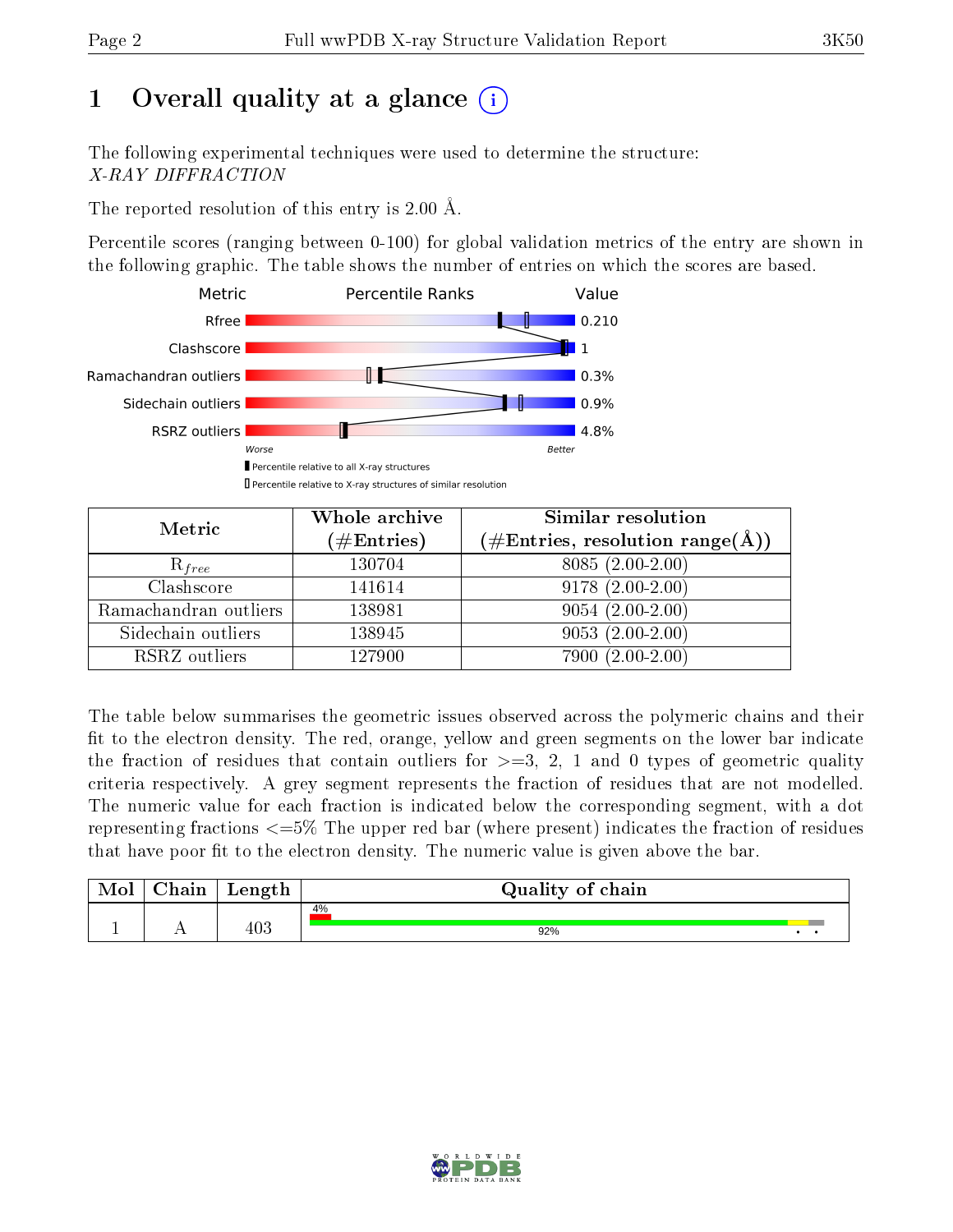# 2 Entry composition (i)

There are 4 unique types of molecules in this entry. The entry contains 3438 atoms, of which 0 are hydrogens and 0 are deuteriums.

In the tables below, the ZeroOcc column contains the number of atoms modelled with zero occupancy, the AltConf column contains the number of residues with at least one atom in alternate conformation and the Trace column contains the number of residues modelled with at most 2 atoms.

Molecule 1 is a protein called Putative S41 protease.

| Mol | Chain   Residues | $\rm{Atoms}$        |      |     |     |  |    | $\text{ZeroOcc}$   AltConf   Trace |  |
|-----|------------------|---------------------|------|-----|-----|--|----|------------------------------------|--|
|     | 389              | $\rm Total$<br>3108 | 1994 | 505 | 592 |  | Sе |                                    |  |

There is a discrepancy between the modelled and reference sequences:

|  | Chain   Residue   Modelled   Actual | Comment                      | Reference |
|--|-------------------------------------|------------------------------|-----------|
|  | GLA                                 | leader sequence   UNP Q5LDX8 |           |

Molecule 2 is CHLORIDE ION (three-letter code: CL) (formula: Cl).

|  | $\text{Mol}$   Chain   Residues | Atoms | $\mid$ ZeroOcc $\mid$ AltConf $\mid$ |
|--|---------------------------------|-------|--------------------------------------|
|  |                                 | Total |                                      |

• Molecule 3 is GLYCEROL (three-letter code: GOL) (formula:  $C_3H_8O_3$ ).



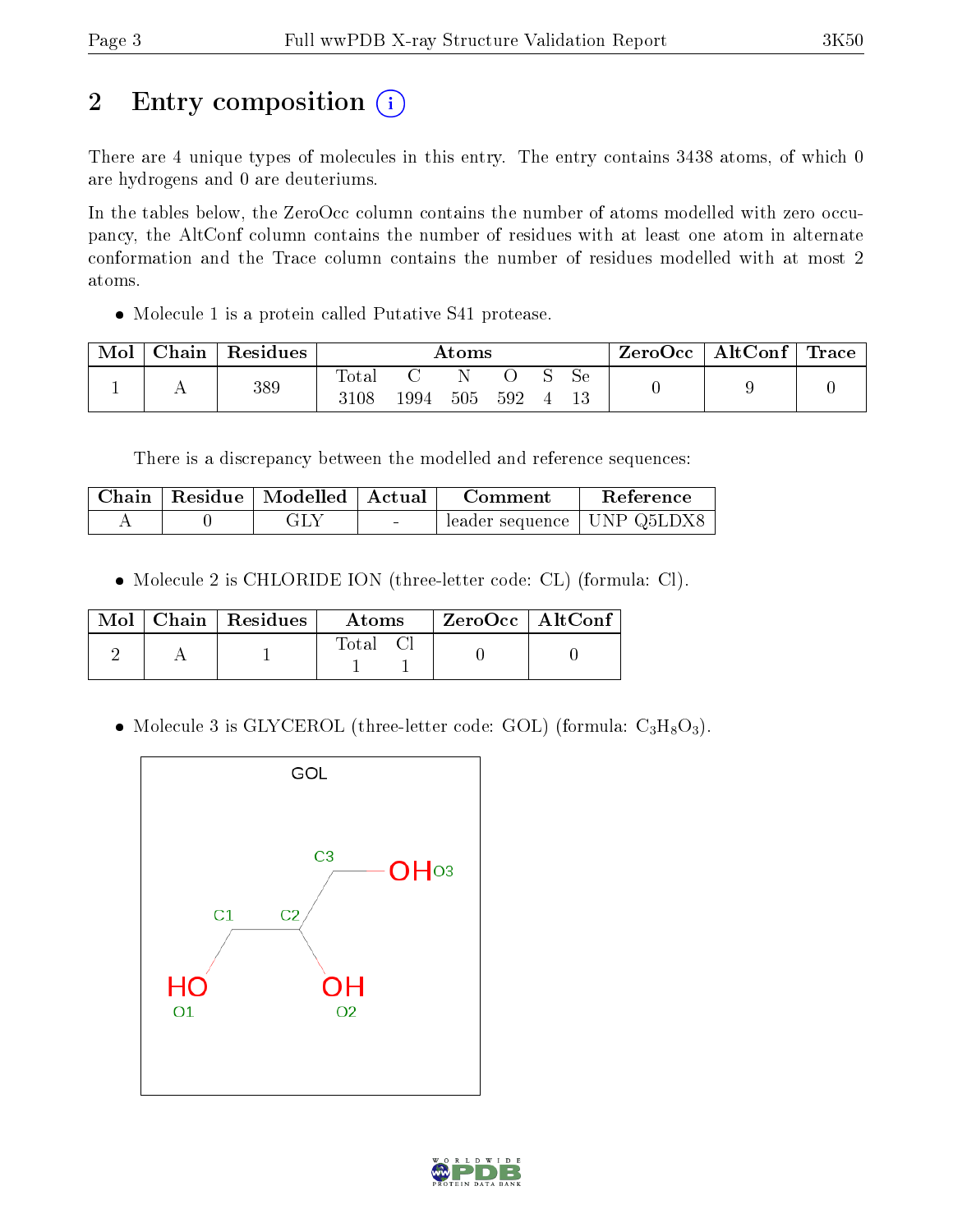|  | $Mol$   Chain   Residues | Atoms     | $ZeroOcc$   AltConf |
|--|--------------------------|-----------|---------------------|
|  |                          | Total C O |                     |
|  |                          | Total C O |                     |

 $\bullet\,$  Molecule 4 is water.

|  | Mol   Chain   Residues | Atoms                                  | ZeroOcc   AltConf |  |
|--|------------------------|----------------------------------------|-------------------|--|
|  | -317                   | $\operatorname{Total}$<br>317<br>- 317 |                   |  |

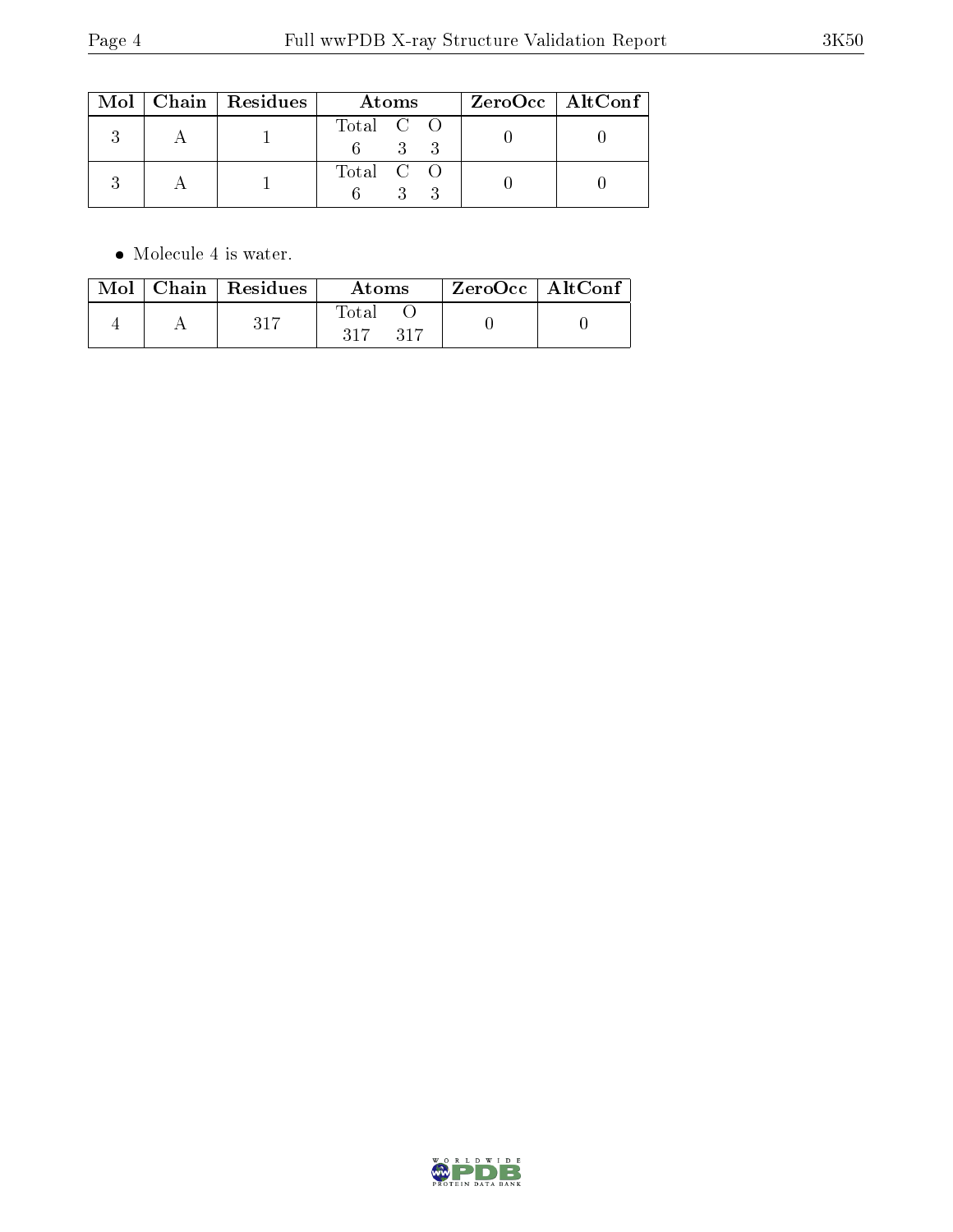# 3 Residue-property plots  $(i)$

These plots are drawn for all protein, RNA and DNA chains in the entry. The first graphic for a chain summarises the proportions of the various outlier classes displayed in the second graphic. The second graphic shows the sequence view annotated by issues in geometry and electron density. Residues are color-coded according to the number of geometric quality criteria for which they contain at least one outlier: green  $= 0$ , yellow  $= 1$ , orange  $= 2$  and red  $= 3$  or more. A red dot above a residue indicates a poor fit to the electron density (RSRZ  $> 2$ ). Stretches of 2 or more consecutive residues without any outlier are shown as a green connector. Residues present in the sample, but not in the model, are shown in grey.



• Molecule 1: Putative S41 protease

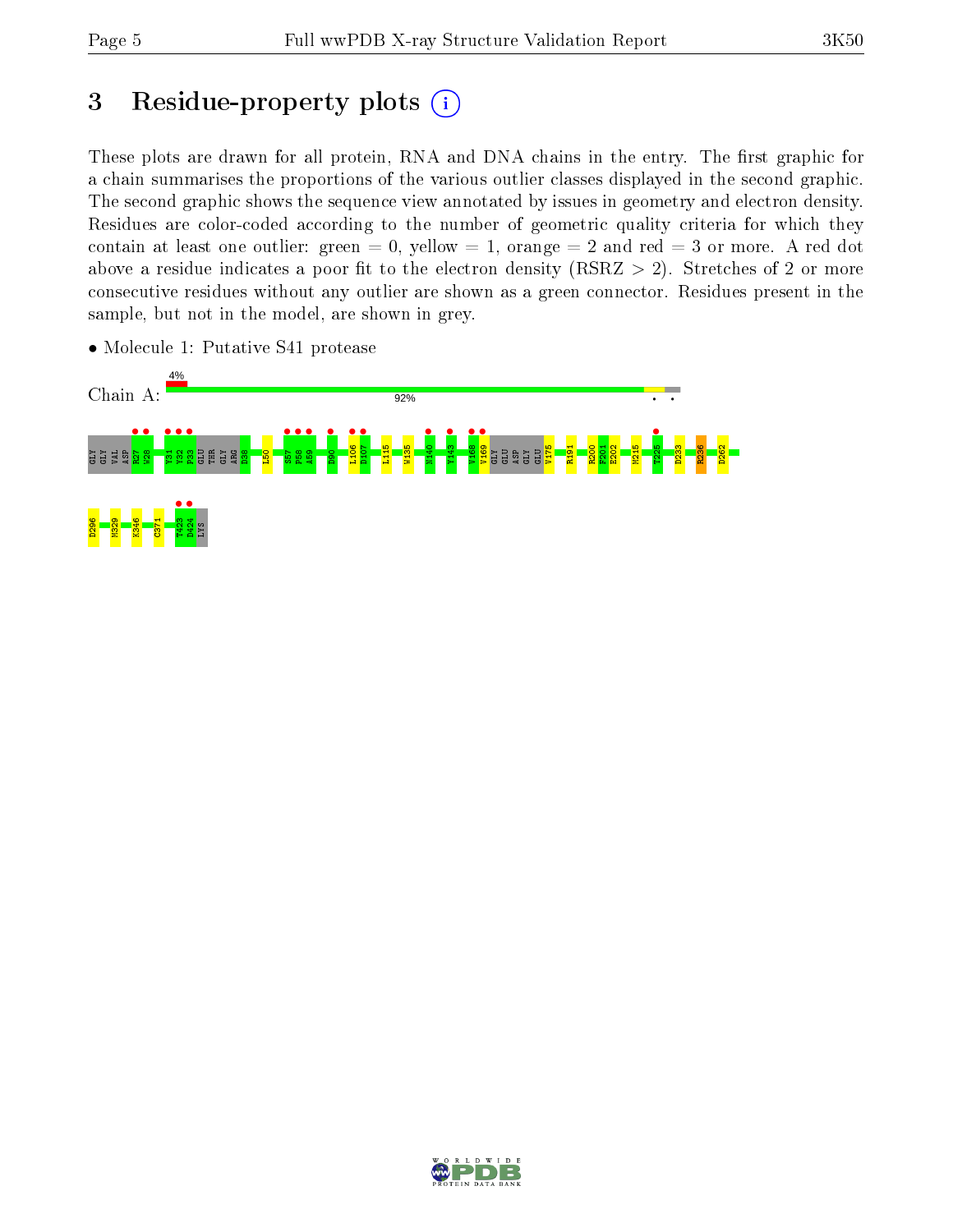## 4 Data and refinement statistics  $(i)$

| Property                                                                | Value                                                     | Source     |
|-------------------------------------------------------------------------|-----------------------------------------------------------|------------|
| Space group                                                             | P 21 21 21                                                | Depositor  |
| Cell constants                                                          | $91.44\text{\AA}$ $107.13\text{\AA}$<br>$42.27\text{\AA}$ | Depositor  |
| a, b, c, $\alpha$ , $\beta$ , $\gamma$                                  | $90.00^\circ$<br>$90.00^{\circ}$<br>$90.00^\circ$         |            |
| Resolution $(A)$                                                        | 2.00<br>29.31<br>$\frac{1}{2}$                            | Depositor  |
|                                                                         | 29.31<br>$-2.00$                                          | <b>EDS</b> |
| $\%$ Data completeness                                                  | $99.5(29.31-2.00)$                                        | Depositor  |
| (in resolution range)                                                   | $99.5(29.31-2.00)$                                        | <b>EDS</b> |
| $\mathrm{R}_{merge}$                                                    | $0.07\,$                                                  | Depositor  |
| $R_{sym}$                                                               | (Not available)                                           | Depositor  |
| $\langle I/\sigma(I) \rangle^{-1}$                                      | $2.16$ (at $2.01\text{\AA}$ )                             | Xtriage    |
| Refinement program                                                      | REFMAC 5.2.0019, PHENIX                                   | Depositor  |
| $R, R_{free}$                                                           | 0.157<br>0.205<br>$\mathbf{A}$                            | Depositor  |
|                                                                         | $0.166$ ,<br>0.210                                        | DCC        |
| $R_{free}$ test set                                                     | 1442 reflections $(5.06\%)$                               | wwPDB-VP   |
| Wilson B-factor $(A^2)$                                                 | 26.2                                                      | Xtriage    |
| Anisotropy                                                              | 0.459                                                     | Xtriage    |
| Bulk solvent $k_{sol}(\mathrm{e}/\mathrm{A}^3),\,B_{sol}(\mathrm{A}^2)$ | 0.35, 50.4                                                | <b>EDS</b> |
| L-test for $\overline{\text{twinning}}^2$                               | $< L >$ = 0.48, $< L2 >$ = 0.31                           | Xtriage    |
| Estimated twinning fraction                                             | No twinning to report.                                    | Xtriage    |
| $\overline{F_o, F_c}$ correlation                                       | 0.96                                                      | <b>EDS</b> |
| Total number of atoms                                                   | 3438                                                      | wwPDB-VP   |
| Average B, all atoms $(A^2)$                                            | 37.0                                                      | wwPDB-VP   |

Xtriage's analysis on translational NCS is as follows: The largest off-origin peak in the Patterson function is  $4.61\%$  of the height of the origin peak. No significant pseudotranslation is detected.

<sup>&</sup>lt;sup>2</sup>Theoretical values of  $\langle |L| \rangle$ ,  $\langle L^2 \rangle$  for acentric reflections are 0.5, 0.333 respectively for untwinned datasets, and 0.375, 0.2 for perfectly twinned datasets.



<span id="page-5-1"></span><span id="page-5-0"></span><sup>1</sup> Intensities estimated from amplitudes.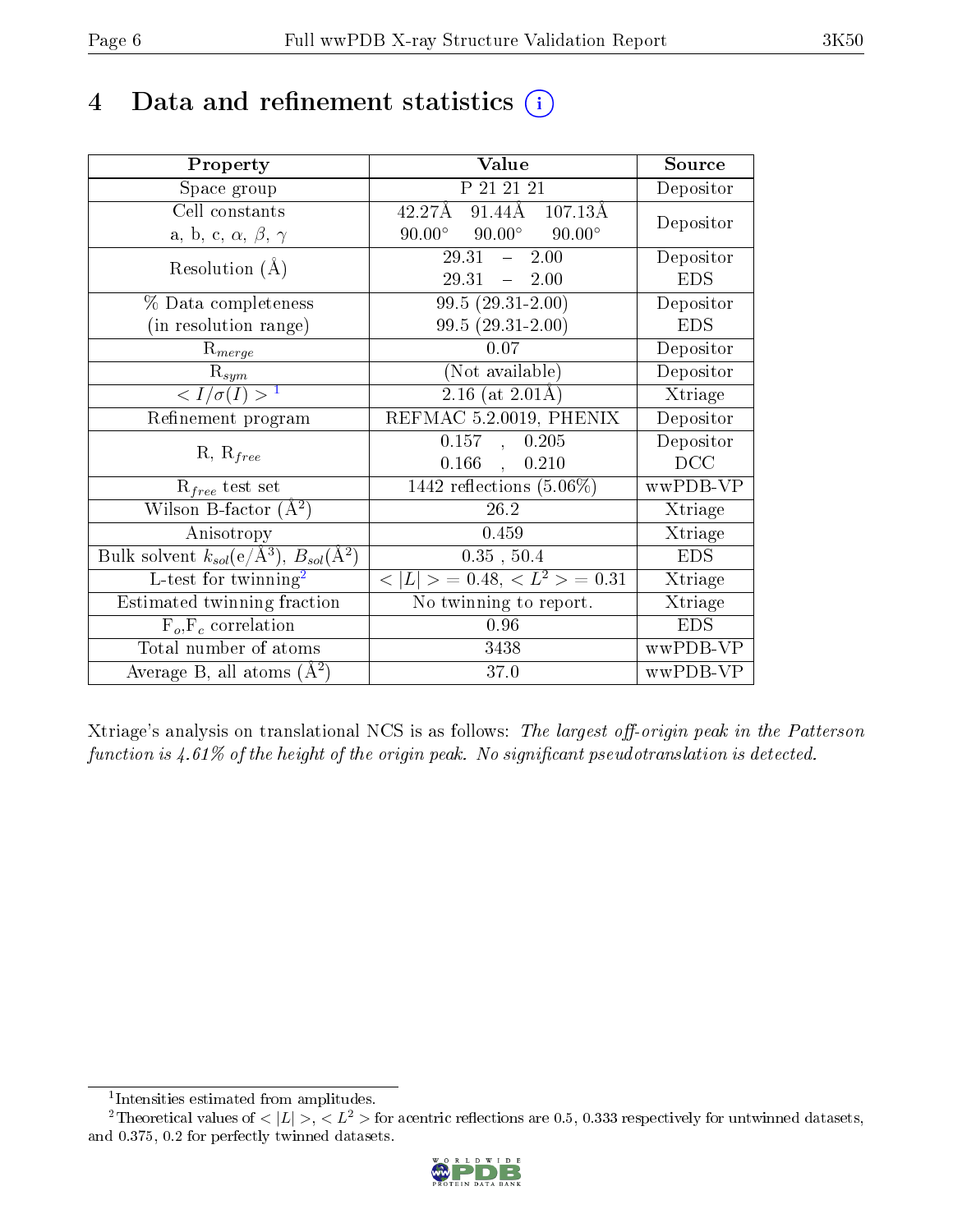# 5 Model quality  $(i)$

## 5.1 Standard geometry  $(i)$

Bond lengths and bond angles in the following residue types are not validated in this section: GOL, CL

The Z score for a bond length (or angle) is the number of standard deviations the observed value is removed from the expected value. A bond length (or angle) with  $|Z| > 5$  is considered an outlier worth inspection. RMSZ is the root-mean-square of all Z scores of the bond lengths (or angles).

| Mol | Chain |      | Bond lengths     | Bond angles |                    |  |
|-----|-------|------|------------------|-------------|--------------------|--|
|     |       | RMSZ | # $ Z  > 5$      | RMSZ        | $\#Z \geq 5$       |  |
|     |       | 0.86 | $2/3167$ (0.1\%) | 0.91        | $5/4290$ $(0.1\%)$ |  |

All (2) bond length outliers are listed below:

| Mol |     | $\vert$ Chain $\vert$ Res $\vert$ Type $\vert$ Atoms $\vert$ | $\mathbf{Z}$ | $\vert$ Observed( $\rm \AA$ ) $\vert$ Ideal( $\rm \AA$ ) |      |
|-----|-----|--------------------------------------------------------------|--------------|----------------------------------------------------------|------|
|     | 262 | $ASP \mid CB\text{-}CG \mid 5.75$                            |              | 1.63                                                     | 151  |
|     | 202 | $GLU$   $CG-CD$                                              | $-5.43$      | l 43                                                     | l.51 |

All (5) bond angle outliers are listed below:

| Mol | Chain | Res | Type | Atoms                 | Z       | Observed $(°)$ | Ideal(°) |
|-----|-------|-----|------|-----------------------|---------|----------------|----------|
|     |       | 191 | ARG  | $NE- CZ-NH2$          | $-8.56$ | 116.02         | 120.30   |
|     |       | 191 | ARG  | NE-CZ-NH1             | 8.43    | 124.51         | 120.30   |
|     |       | 236 | ARG  | $NE-CZ-NH1$           | 7.23    | 123.91         | 120.30   |
|     |       | 296 | A SP | $CB-CG-OD2$           | 7 1 2   | 124.71         | 118.30   |
|     |       | 236 | ARG  | NE-CZ-NH <sub>2</sub> | $-5.01$ | 117.80         | 120.30   |

There are no chirality outliers.

There are no planarity outliers.

### $5.2$  Too-close contacts  $(i)$

In the following table, the Non-H and H(model) columns list the number of non-hydrogen atoms and hydrogen atoms in the chain respectively. The H(added) column lists the number of hydrogen atoms added and optimized by MolProbity. The Clashes column lists the number of clashes within the asymmetric unit, whereas Symm-Clashes lists symmetry related clashes.

|  |  |  | Chain   Non-H   H(model)   H(added)   Clashes   Symm-Clashes |
|--|--|--|--------------------------------------------------------------|
|  |  |  |                                                              |

Continued on next page...

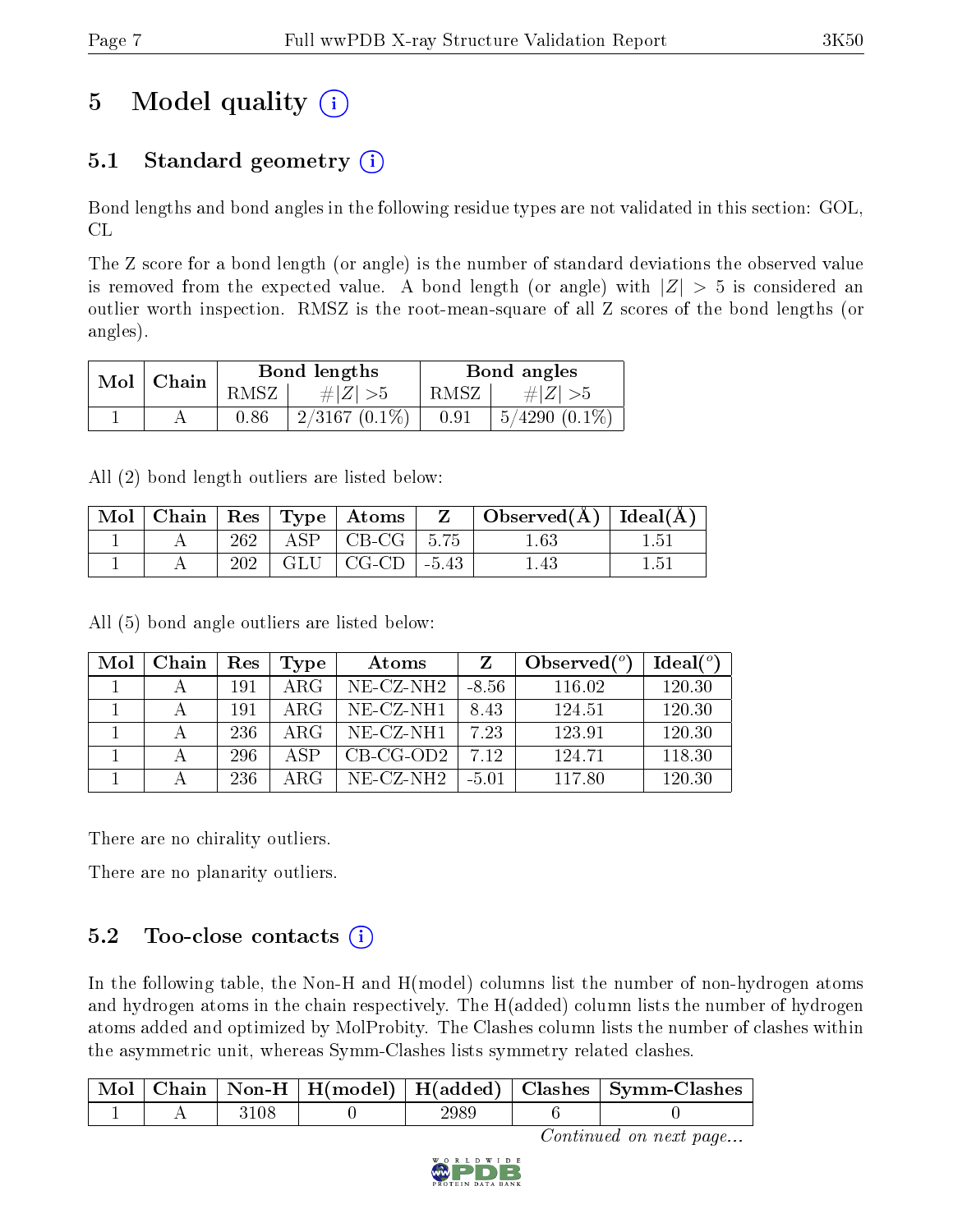| <u>o o reestado de francese de la compositiva de la contrada de la contrada de la contrada de la contrada de la </u> |      |  |      |  |                                                                    |  |  |  |  |
|----------------------------------------------------------------------------------------------------------------------|------|--|------|--|--------------------------------------------------------------------|--|--|--|--|
|                                                                                                                      |      |  |      |  | Mol   Chain   Non-H   H(model)   H(added)   Clashes   Symm-Clashes |  |  |  |  |
|                                                                                                                      |      |  |      |  |                                                                    |  |  |  |  |
|                                                                                                                      |      |  |      |  |                                                                    |  |  |  |  |
|                                                                                                                      | 217  |  |      |  |                                                                    |  |  |  |  |
|                                                                                                                      | 3438 |  | 3005 |  |                                                                    |  |  |  |  |

Continued from previous page...

The all-atom clashscore is defined as the number of clashes found per 1000 atoms (including hydrogen atoms). The all-atom clashscore for this structure is 1.

All (6) close contacts within the same asymmetric unit are listed below, sorted by their clash magnitude.

| Atom-1              | Atom-2            | Interatomic<br>distance $(A)$ | Clash<br>overlap<br>(A) |
|---------------------|-------------------|-------------------------------|-------------------------|
| 1: A:346:LYS:NZ     | 3:A:3:GOL:H2      | 2.14                          | 0.62                    |
| 1: A: 169: VAL:HG22 | 1:A:175:VAL:H G22 | 1.81                          | 0.62                    |
| 1: A:346: LYS: HZ2  | 3:A:3:GOL:H2      | 1.70                          | 0.54                    |
| 1:A:115:LEU:HD13    | 1:A:135:TRP:CE2   | 2.51                          | 0.45                    |
| $1:A:233:ASP:$ OD1  | 1:A:236:ARG:NH2   | 2.54                          | 0.41                    |
| 1:A:50:LEU:HD13     | 1: A:371: CYS: HA | 2.03                          | 0.41                    |

There are no symmetry-related clashes.

### 5.3 Torsion angles  $(i)$

#### 5.3.1 Protein backbone  $(i)$

In the following table, the Percentiles column shows the percent Ramachandran outliers of the chain as a percentile score with respect to all X-ray entries followed by that with respect to entries of similar resolution.

The Analysed column shows the number of residues for which the backbone conformation was analysed, and the total number of residues.

| Mol   Chain | $\boldsymbol{\mathrm{Analysed}}$               |  | Favoured   Allowed   Outliers   Percentiles |
|-------------|------------------------------------------------|--|---------------------------------------------|
|             | $392/403$ (97%)   380 (97%)   11 (3%)   1 (0%) |  | 41 37                                       |

All (1) Ramachandran outliers are listed below:

| $Mol$   Chain   Res | 'Lype : |  |
|---------------------|---------|--|
|                     |         |  |

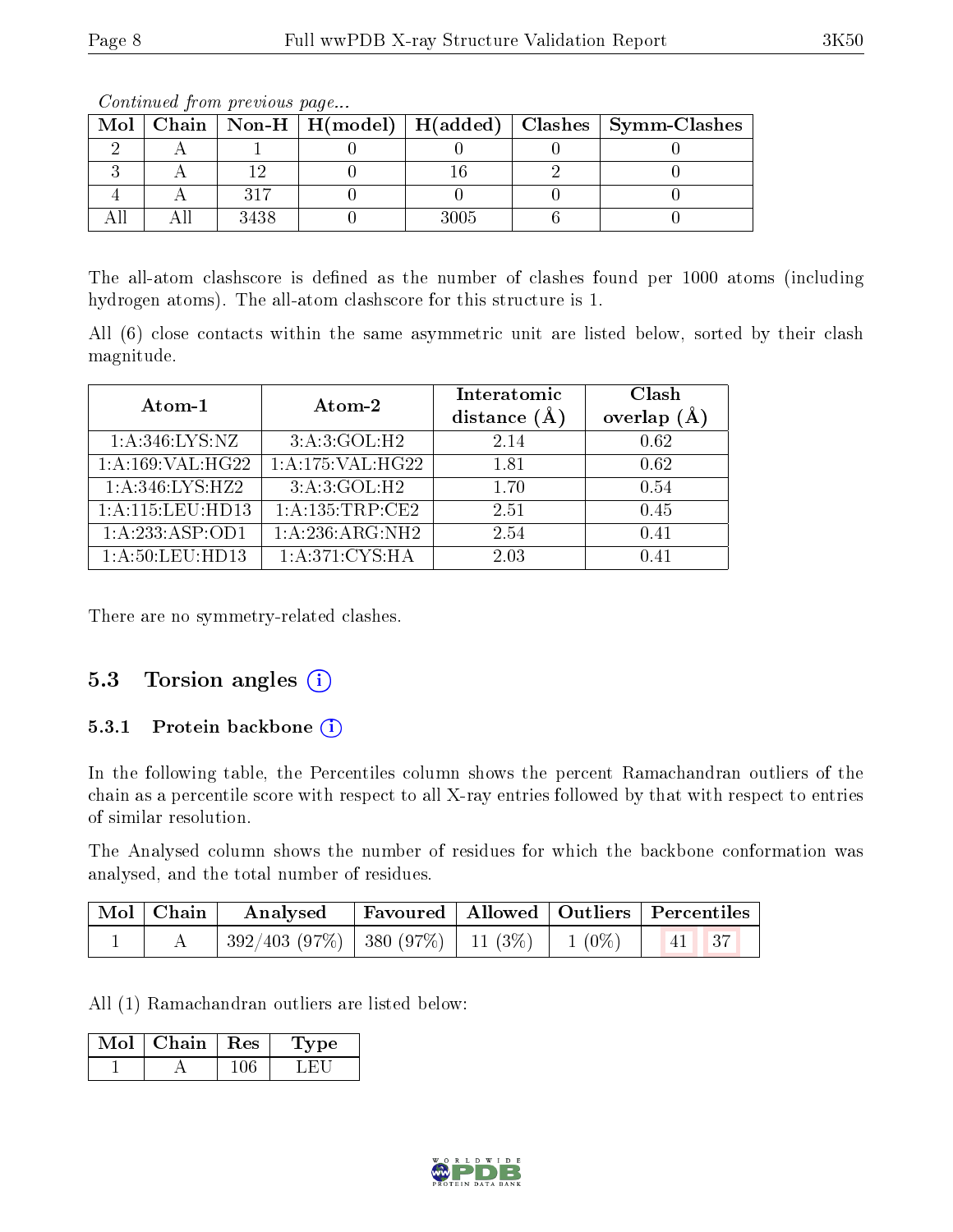#### 5.3.2 Protein sidechains  $(i)$

In the following table, the Percentiles column shows the percent sidechain outliers of the chain as a percentile score with respect to all X-ray entries followed by that with respect to entries of similar resolution.

The Analysed column shows the number of residues for which the sidechain conformation was analysed, and the total number of residues.

| $\mid$ Mol $\mid$ Chain | Analysed                                 | Rotameric   Outliers   Percentiles |              |  |
|-------------------------|------------------------------------------|------------------------------------|--------------|--|
|                         | $328/332(99\%)$   $325(99\%)$   $3(1\%)$ |                                    | <b>78</b> 83 |  |

All (3) residues with a non-rotameric sidechain are listed below:

| $\operatorname{Mol}$ | Chain | Res | Type       |
|----------------------|-------|-----|------------|
|                      |       | 200 | $\rm{ARG}$ |
|                      |       | 215 | MSE        |
|                      |       | 329 | A /I S H   |

Some sidechains can be flipped to improve hydrogen bonding and reduce clashes. There are no such sidechains identified.

#### 5.3.3 RNA [O](https://www.wwpdb.org/validation/2017/XrayValidationReportHelp#rna)i

There are no RNA molecules in this entry.

### 5.4 Non-standard residues in protein, DNA, RNA chains (i)

There are no non-standard protein/DNA/RNA residues in this entry.

### 5.5 Carbohydrates (i)

There are no carbohydrates in this entry.

### 5.6 Ligand geometry (i)

Of 3 ligands modelled in this entry, 1 is monoatomic - leaving 2 for Mogul analysis.

In the following table, the Counts columns list the number of bonds (or angles) for which Mogul statistics could be retrieved, the number of bonds (or angles) that are observed in the model and the number of bonds (or angles) that are dened in the Chemical Component Dictionary. The Link column lists molecule types, if any, to which the group is linked. The Z score for a bond

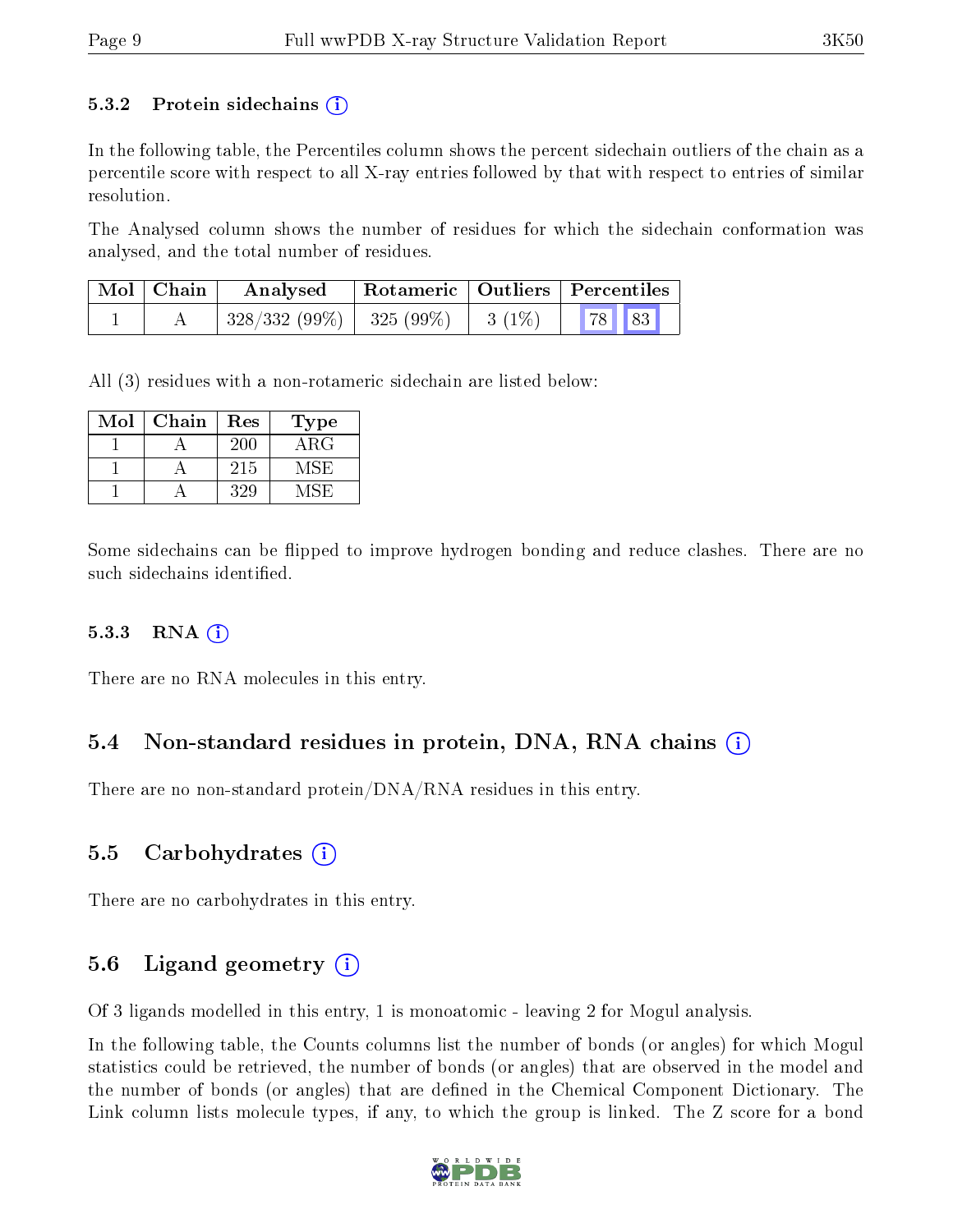length (or angle) is the number of standard deviations the observed value is removed from the expected value. A bond length (or angle) with  $|Z| > 2$  is considered an outlier worth inspection. RMSZ is the root-mean-square of all Z scores of the bond lengths (or angles).

| Mol<br>Type | Chain |  |    |                          |          |             |   |         |      | Res                  |  | Bond lengths |  |  | Bond angles |  |  |
|-------------|-------|--|----|--------------------------|----------|-------------|---|---------|------|----------------------|--|--------------|--|--|-------------|--|--|
|             |       |  |    | Link                     | Jounts - | <b>RMSZ</b> | # | Jounts  | RMSZ | # <br>$\overline{L}$ |  |              |  |  |             |  |  |
| ◡           | ュリレ   |  | ., | $\sim$                   | 0.5.5    | 0.45        |   | 0.5.5   | 1.05 |                      |  |              |  |  |             |  |  |
| ◡           | JUL   |  | ∸  | $\overline{\phantom{a}}$ | 0.5.5    | 0.40        |   | b, b, b | 0.66 |                      |  |              |  |  |             |  |  |

In the following table, the Chirals column lists the number of chiral outliers, the number of chiral centers analysed, the number of these observed in the model and the number defined in the Chemical Component Dictionary. Similar counts are reported in the Torsion and Rings columns. '-' means no outliers of that kind were identified.

|     |  |        | Mol   Type   Chain   Res   Link   Chirals   Torsions   Rings |                          |
|-----|--|--------|--------------------------------------------------------------|--------------------------|
| GOL |  | $\sim$ | 3/4/4/4                                                      | <b>Contract Contract</b> |
| GOL |  |        |                                                              | $\overline{\phantom{0}}$ |

There are no bond length outliers.

There are no bond angle outliers.

There are no chirality outliers.

All (5) torsion outliers are listed below:

| Mol          | Chain | Res | <b>Type</b> | Atoms         |
|--------------|-------|-----|-------------|---------------|
| 3            |       | 3   | GOL         | $C1-C2-C3-O3$ |
| 3            |       |     | GOL         | $O1-C1-C2-C3$ |
| $\mathbf{R}$ |       | 3   | GOL         | Q2-C2-C3-Q3   |
| -3           |       |     | GOL         | O1-C1-C2-O2   |
| ર            |       | 2   | GOL         | $O1-C1-C2-O2$ |

There are no ring outliers.

1 monomer is involved in 2 short contacts:

|  |             | Mol   Chain   Res   Type   Clashes   Symm-Clashes |
|--|-------------|---------------------------------------------------|
|  | - ( 1 ( ) [ |                                                   |

#### 5.7 [O](https://www.wwpdb.org/validation/2017/XrayValidationReportHelp#nonstandard_residues_and_ligands)ther polymers (i)

There are no such residues in this entry.

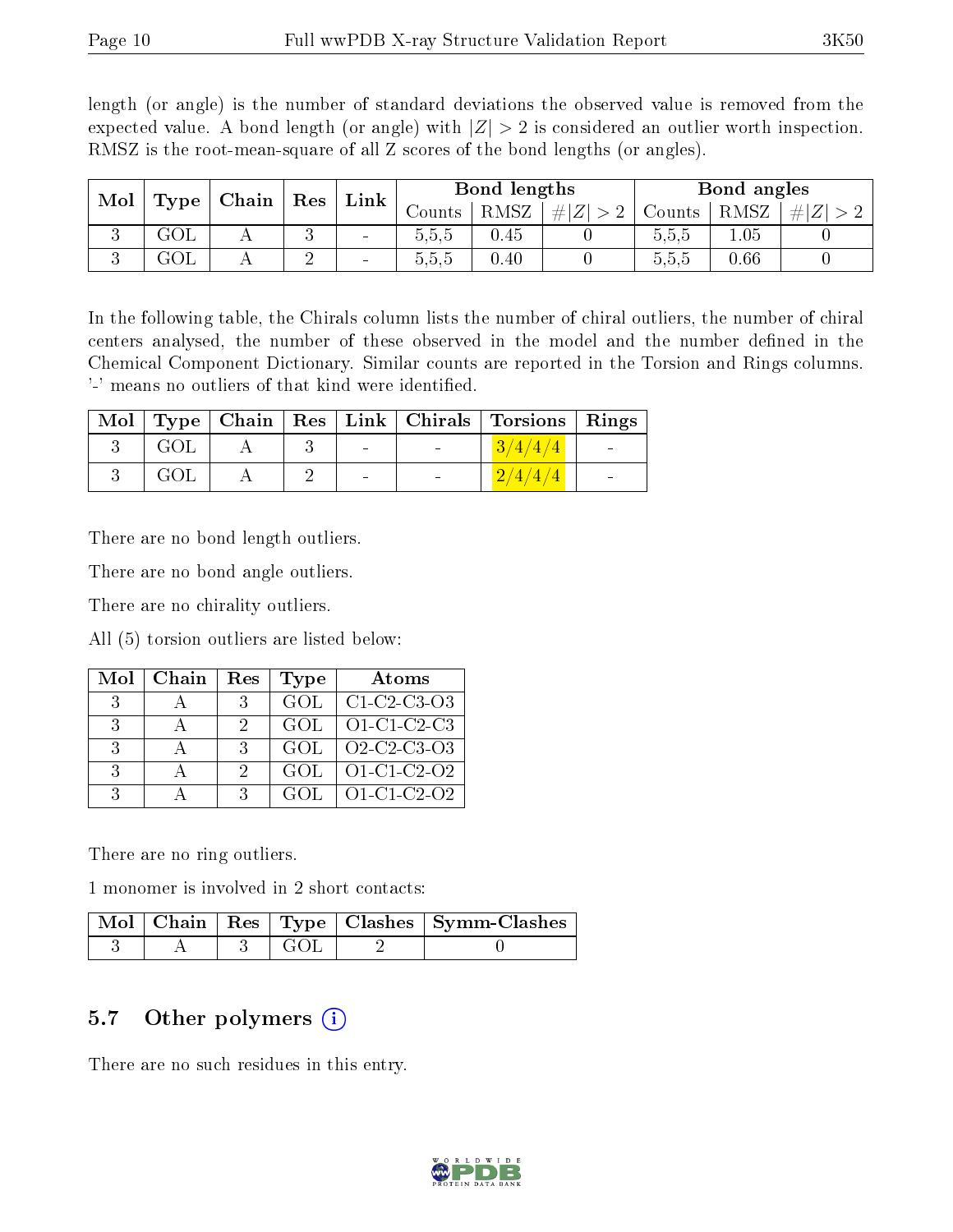## 5.8 Polymer linkage issues (i)

There are no chain breaks in this entry.

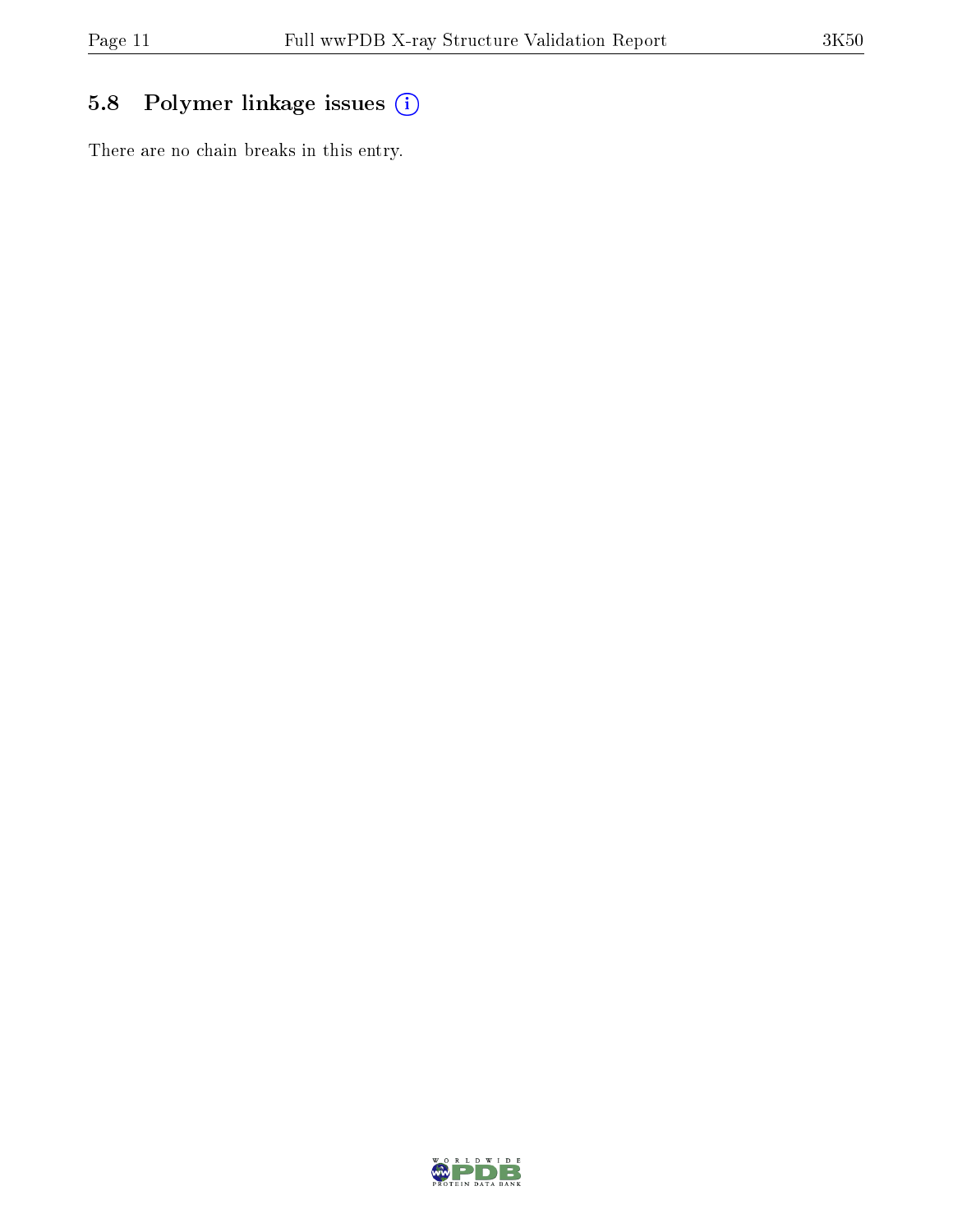## 6 Fit of model and data  $(i)$

### 6.1 Protein, DNA and RNA chains  $(i)$

In the following table, the column labelled  $#RSRZ> 2'$  contains the number (and percentage) of RSRZ outliers, followed by percent RSRZ outliers for the chain as percentile scores relative to all X-ray entries and entries of similar resolution. The OWAB column contains the minimum, median,  $95<sup>th</sup>$  percentile and maximum values of the occupancy-weighted average B-factor per residue. The column labelled ' $Q< 0.9$ ' lists the number of (and percentage) of residues with an average occupancy less than 0.9.

| $\mid$ Mol $\mid$ Chain | Analysed $ \langle \text{RSRZ}\rangle $ | $\#\text{RSRZ}\text{>2}$            | $\mid$ OWAB(Å <sup>2</sup> ) $\mid$ Q<0.9 |  |
|-------------------------|-----------------------------------------|-------------------------------------|-------------------------------------------|--|
|                         | $ 376/403(93\%) $ 0.11                  | 18 (4\%)   30   29   26, 33, 57, 75 |                                           |  |

All (18) RSRZ outliers are listed below:

| Mol            | Chain                   | Res | Type       | <b>RSRZ</b>      |
|----------------|-------------------------|-----|------------|------------------|
| $\mathbf{1}$   | А                       | 107 | ASP        | 5.3              |
| $\overline{1}$ | $\overline{A}$          | 28  | TRP        | 5.0              |
| $\mathbf{1}$   | $\overline{A}$          | 168 | <b>VAL</b> | 4.6              |
| $\overline{1}$ | $\bf{A}$                | 33  | PRO        | 4.4              |
| $\overline{1}$ | $\overline{\rm A}$      | 169 | <b>VAL</b> | 4.3              |
| $\overline{1}$ | $\overline{A}$          | 423 | THR        | 3.9              |
| $\mathbf{1}$   | $\overline{\rm A}$      | 31  | <b>TYR</b> | 3.8              |
| $\mathbf{1}$   | $\overline{\mathbf{A}}$ | 27  | $\rm{ARG}$ | 3.0              |
| $\mathbf{1}$   | $\overline{\rm A}$      | 57  | SER        | 2.9              |
| $\mathbf{1}$   | $\overline{\rm A}$      | 32  | <b>TYR</b> | 2.8              |
| $\mathbf{1}$   | $\overline{A}$          | 59  | <b>ALA</b> | 2.7              |
| $\mathbf{1}$   | A                       | 58  | PRO        | 2.6              |
| $\mathbf{1}$   | A                       | 90  | ASP        | 2.5              |
| $\overline{1}$ | A                       | 106 | LEU        | 2.3              |
| $\overline{1}$ | A                       | 140 | ASN        | 2.2              |
| $\mathbf{1}$   | $\bf{A}$                | 143 | <b>TYR</b> | 2.2              |
| $\mathbf{1}$   | $\overline{\rm A}$      | 424 | ASP        | $2.\overline{1}$ |
| $\overline{1}$ | $\overline{A}$          | 225 | THR        | 2.1              |

### 6.2 Non-standard residues in protein, DNA, RNA chains (i)

There are no non-standard protein/DNA/RNA residues in this entry.